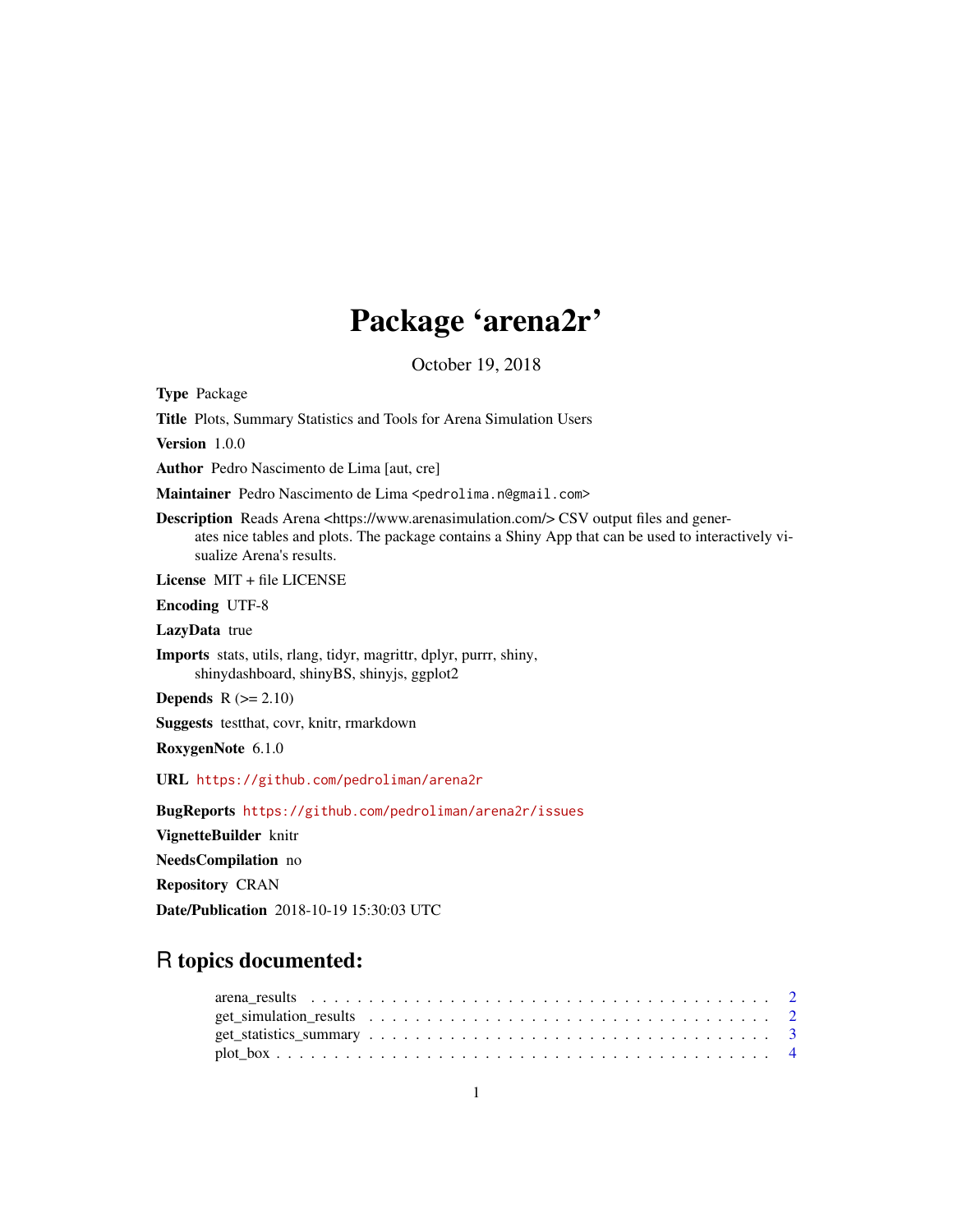<span id="page-1-0"></span>

| Index |  |  |  |  |  |  |  |  |  |  |  |  |  |  |  |  |
|-------|--|--|--|--|--|--|--|--|--|--|--|--|--|--|--|--|

arena\_results *Test Dataset with Arena Results*

#### Description

A dataset containing test data from an Arena simulation model

#### Usage

arena\_results

#### Format

A data frame with 2280 rows and 4 variables:

Scenario The Scenario Name

Statistic The Statistic's description

Replication The Replication Number

Value The numeric value of the statistic within the replication and scenario

```
get_simulation_results
```
*Get Results from Arena CSV Files*

#### Description

This function reads all csv files inside the provided path and returns a data.frame with the simulation runs, consolidated. You should provide a path containing only csv files generated by Arena, with the same number of replications. I Suggest you to name your csv files after your scenarios.

#### Usage

```
get_simulation_results(source, source_type = "path")
```
#### Arguments

| source      | The path where csv files is stored, or a list coming from shiny. If you do not<br>provide a value, I'll assume they're on your current working directory.                                       |
|-------------|-------------------------------------------------------------------------------------------------------------------------------------------------------------------------------------------------|
| source_type | String that describes where the data is coming from. "path" stands for a path that<br>contains all csv files. "shinyInput" stands for the list object returned by fileInput<br>in the ShinyApp. |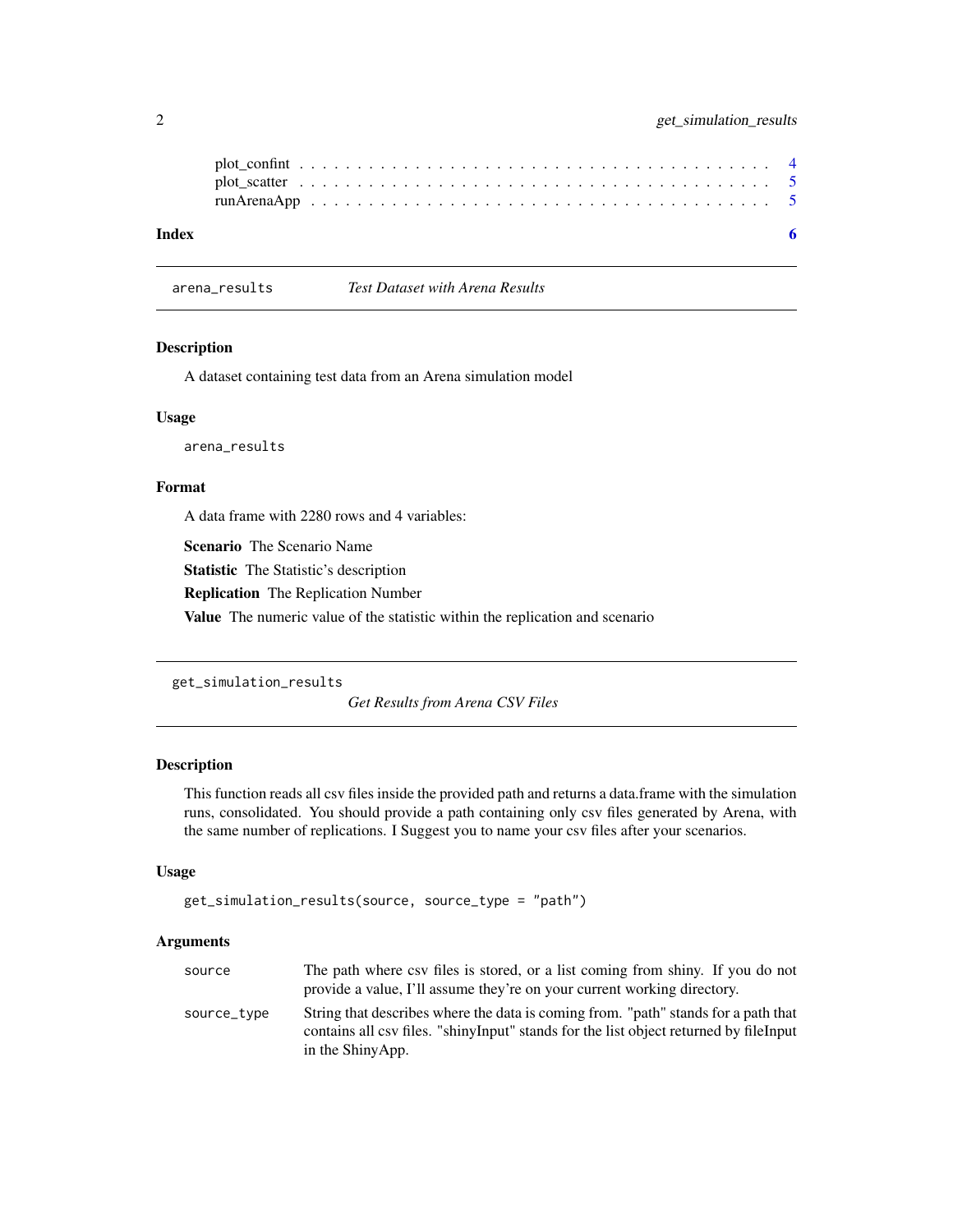#### <span id="page-2-0"></span>Value

a tidy dataframe with simulation results.

#### Examples

```
# Define de path where your csv files are:
path <- system.file("extdata", package = "arena2r")
simulation_results = get_simulation_results(path)
head(simulation_results)
```
get\_statistics\_summary

*Get Statistics Summary*

#### Description

Makes a summary table to every statistic available

#### Usage

```
get_statistics_summary(sim_results, confidence = 0.95)
```
#### Arguments

| sim_results | The data.frame generated by get_simulation_results() |
|-------------|------------------------------------------------------|
| confidence  | The confidence of the CI                             |

#### Value

a data.frame with a summary for every Statistic

#### Examples

```
library(arena2r)
```

```
statistics_summary = get_statistics_summary(arena_results)
head(statistics_summary)
```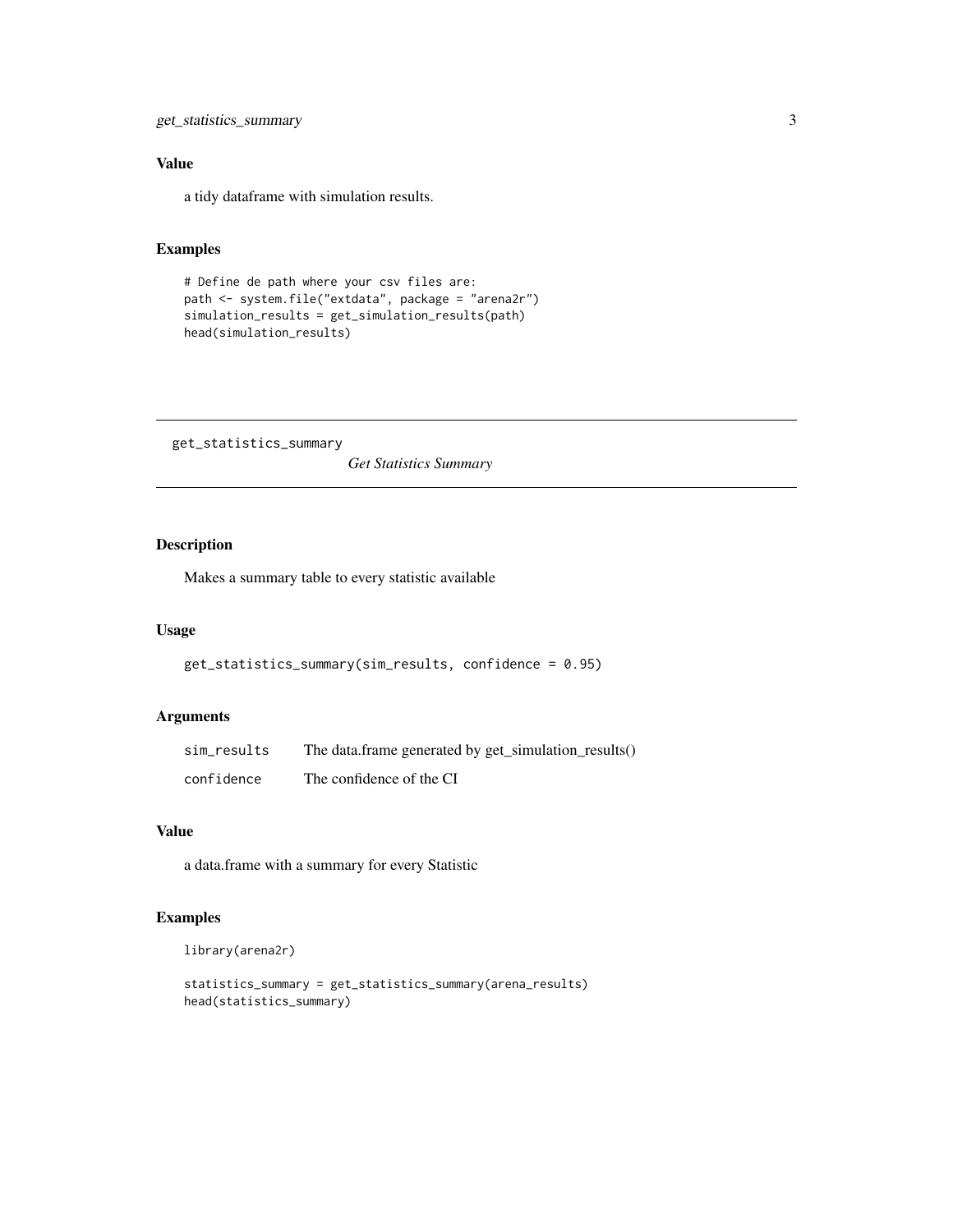<span id="page-3-0"></span>plot\_box *Box Plot*

#### Description

Plots a box plot for a response variable, across different simulated scenarios.

#### Usage

```
plot_box(sim_results, response_variable)
```
#### Arguments

sim\_results The data.frame generated by get\_simulation\_results() response\_variable

A character string indicating the Statistic to be plotted.

#### Value

a box plot using ggplot2.

#### Examples

library(arena2r)

plot\_box(arena\_results, "Entity 1.NumberOut")

plot\_confint *Confidence Interval Plot*

#### Description

Plots the confidence interval for a response variable, across different simulated scenarios.

#### Usage

```
plot_confint(sim_results, response_variable)
```
#### Arguments

sim\_results The data.frame generated by get\_simulation\_results() response\_variable

A character string indicating the Statistic to be plotted.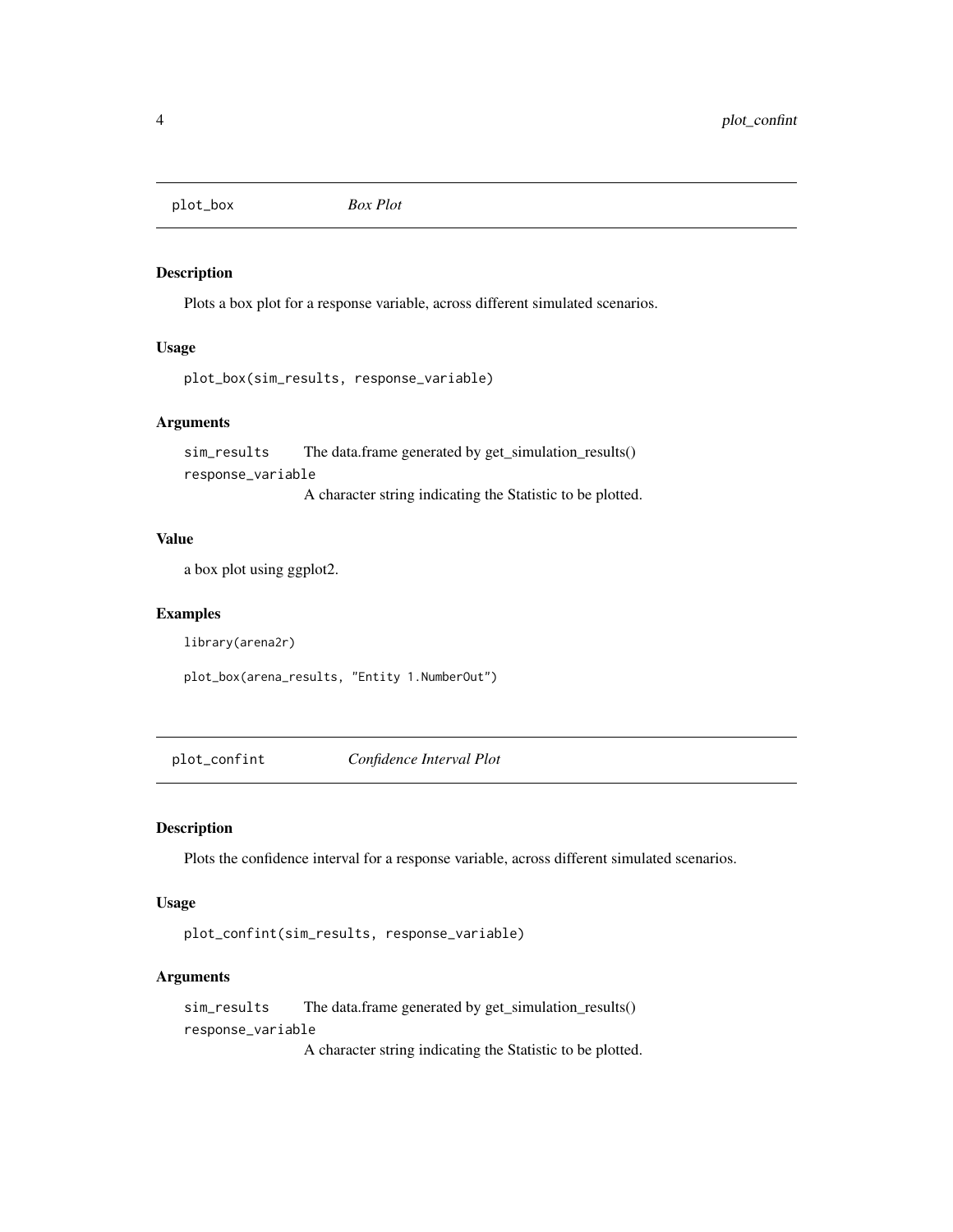#### <span id="page-4-0"></span>plot\_scatter 5

#### Value

a confidence interval plot using ggplot2.

#### Examples

library(arena2r)

```
plot_confint(arena_results, "Entity 1.WaitTime")
```
plot\_scatter *Scatter Plot*

#### Description

Scatter Plot

#### Usage

plot\_scatter(sim\_results, x\_variable, y\_variable)

#### Arguments

| sim results | The data.frame generated by get_simulation_results() |
|-------------|------------------------------------------------------|
| x variable  | The name of the Statistic to be placed on the x axis |
| v_variable  | The name of the Statistic to be placed on the y axis |

#### Value

a scatter plot showing individual replication results

#### Examples

library(arena2r)

plot\_scatter(arena\_results, "Entity 1.NumberOut","Entity 1.WaitTime")

|  | Run Arena App | runArenaApp |
|--|---------------|-------------|
|--|---------------|-------------|

#### Description

This function will launch a Shiny App allowing you to analyse Arena results without writing R code.

#### Usage

runArenaApp()